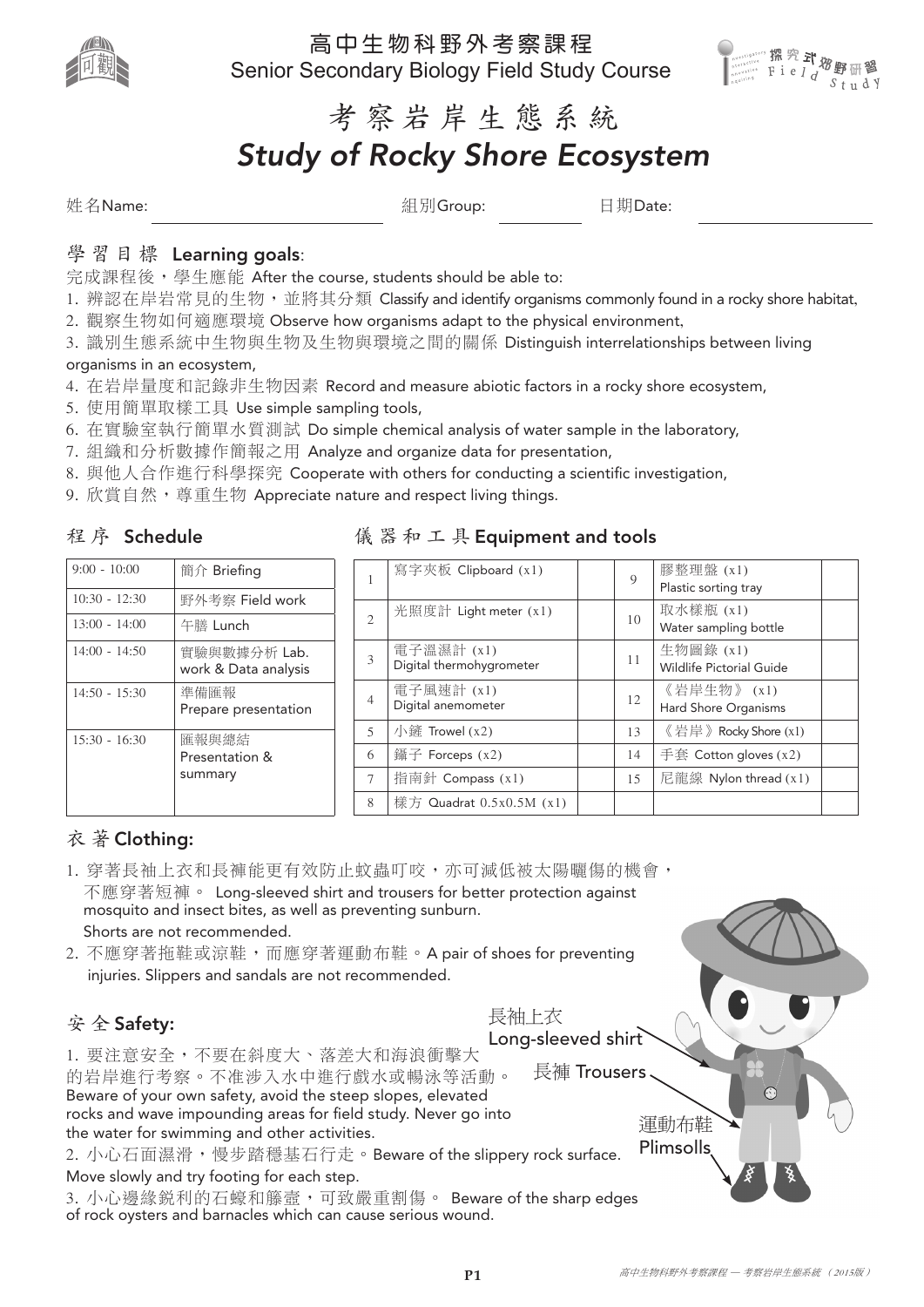

## 考察工作 **Field work**



考察地點的岩石海岸有明顯分別,請仔細觀察並找出外露岩岸和碎石灘的不同。

The field site has two obvious different rocky habitats, please identify the differences between exposed rocky shore and the pebbles shore.

|                        | 外露岩岸 exposed rocky shore | 碎石灘 pebbles shore |
|------------------------|--------------------------|-------------------|
| 基質組成                   |                          |                   |
| Substratum composition |                          |                   |
| 受海浪衝擊情況                |                          |                   |
| Wave action effect     |                          |                   |
| 微生境類型                  |                          |                   |
| Types of microhabitat  |                          |                   |

#### 2. 主動搜尋動物 Active searching for animals

i. 記錄依附在岩石表面或一些凹陷面生長的動物。

ii. 查看藏於石塊底下、潛於潮池水中和石縫之間的動物,可以利用小鏟協助,但記緊把翻起的石塊回 復原狀。

iii. 可以將動物暫時置於膠整理盤,方便辨認、觀察和拍照記錄,隨後全部放歸原處。

i. Record the small animals attached on the rock surface or some cavities.

ii. Check for the animals beneath the rocks, submerged in rock pools or hidden in the gaps. A trowel may be helpful but remember to restore the overturned stones to their original states.

iii. Animals can be placed temporarily on the sorting tray for identification, observation and photographing. Once the work is finished, put them back to their original places.

| 動物名稱<br>Animal name | 微生境 Micro-habitat<br>1. 岩石表面 Rock surface<br>2. 凹陷處 Cavity<br>3. 石塊底 Beneath rock<br>4. 潮池中 In rock pool<br>5. 石縫間 Between rock gaps<br>6. 沙泥中 In sandy substratum<br>7. 沙泥表面 On sandy surface | 適應被海浪沖刷的方式<br>Adaptation to wave actions<br>1. 體型細小 Small body size<br>2. 扁平身軀 Flattened body<br>3. 發達的抓附能力 Well developed attachment ability<br>4. 分泌物能融合基質 Secretion merged to substratum<br>5. 絲狀物質相連 Silky filaments for connection<br>6. 聚集行為 Congregation behaviour<br>7. 鑽挖基質 Drill and bore into the substratum |
|---------------------|------------------------------------------------------------------------------------------------------------------------------------------------------------------------------------------------|-------------------------------------------------------------------------------------------------------------------------------------------------------------------------------------------------------------------------------------------------------------------------------------------------------------------------|
|                     |                                                                                                                                                                                                |                                                                                                                                                                                                                                                                                                                         |
|                     |                                                                                                                                                                                                |                                                                                                                                                                                                                                                                                                                         |
|                     |                                                                                                                                                                                                |                                                                                                                                                                                                                                                                                                                         |
|                     |                                                                                                                                                                                                |                                                                                                                                                                                                                                                                                                                         |
|                     |                                                                                                                                                                                                |                                                                                                                                                                                                                                                                                                                         |
|                     |                                                                                                                                                                                                |                                                                                                                                                                                                                                                                                                                         |
|                     |                                                                                                                                                                                                |                                                                                                                                                                                                                                                                                                                         |
|                     |                                                                                                                                                                                                |                                                                                                                                                                                                                                                                                                                         |
|                     |                                                                                                                                                                                                |                                                                                                                                                                                                                                                                                                                         |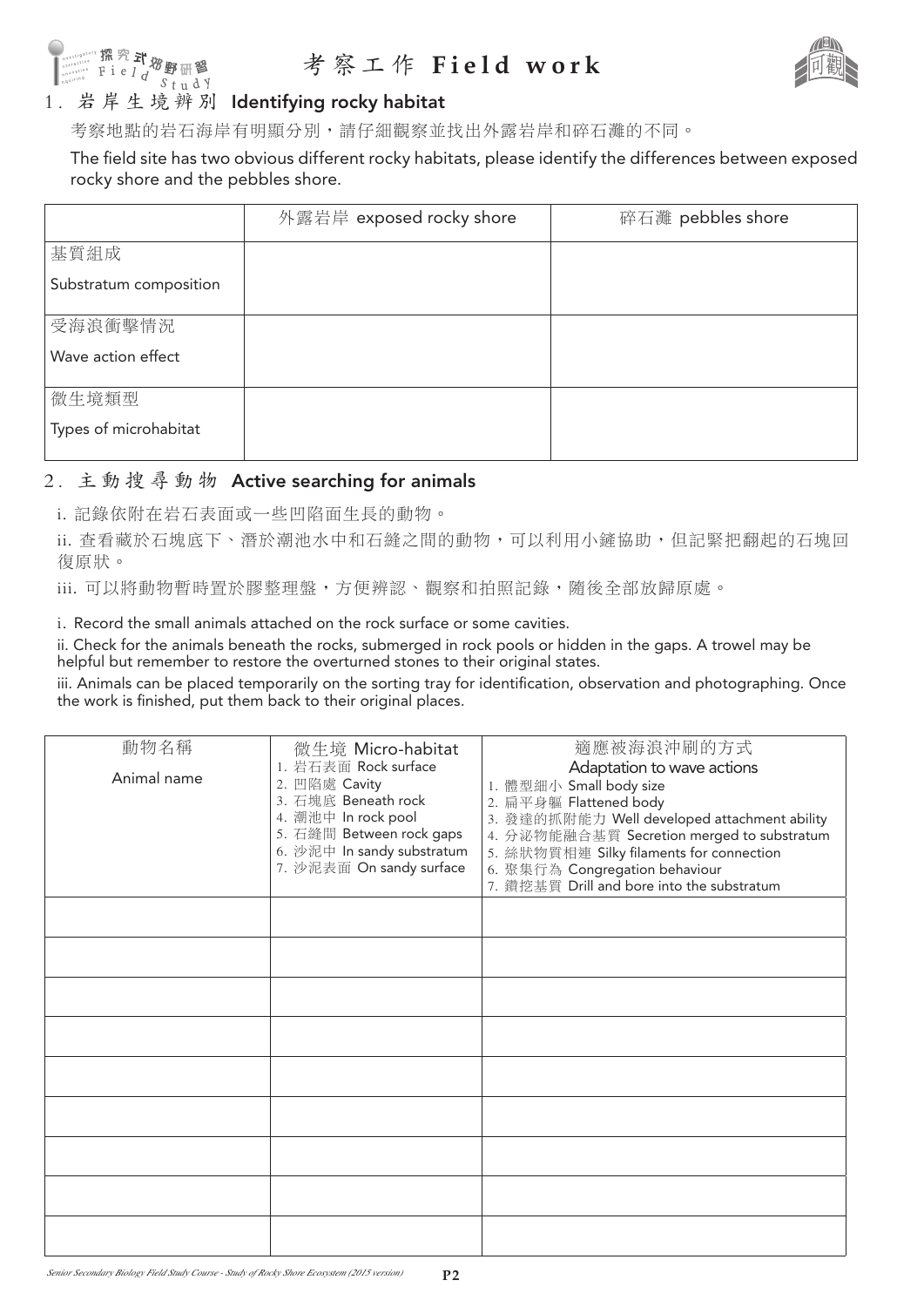

## 考察工作 **Field work**



#### 3. 樣方動物調查 Quadrat survey for animals

i. 在接近海水(潮間帶較下)的地方擺放一個 0.5x0.5 米的樣方,先仔細找尋並撿起岩面 / 石面的動 物,放在膠整理盤內;如樣方內有石塊,可揭起石塊,查看藏於石塊底下的動物;然後利用小鏟,小 心掘出沙泥裡的動物,辨認和點算樣方內找到仍然活著的動物。

ii. 記錄樣方放置位置的非生物因子,每項參數量度三次,取其平均值。

iii. 找另外兩處位置如較遠離海邊的潮間帶、濺浪帶或潮池等,重覆上述工作。

i. Place a 0.5 m X 0.5 m quadrat on the hard surface near sea water (lower region of the intertidal zone). Pick up the animals found on the rock surface within the quadrat, identify and count in the tray. If there are stones within the quadrat, lift the stones to look for animals hiding beneath. Use a trowel, carefully dig out animals in the soil, identify and count every living animals.

ii. Record the abiotic factors of the area sampled. For each parameter, take three measurements and get the mean. iii. Animals can be placed temporarily on the sorting tray for identification, observation and photographing. Once the work is finished, put them back to their original places.

| 動物名稱 | 分類(門)<br>抵抗捕食者方式<br>* Classification<br># Anti-predation<br>Animal name<br>methods<br>(Phylum) |                  | 個體數目<br>No. of individuals |                  |  |  |
|------|------------------------------------------------------------------------------------------------|------------------|----------------------------|------------------|--|--|
|      |                                                                                                | 樣方一<br>Quadrat 1 | 樣方二<br>Quadrat 2           | 樣方三<br>Quadrat 3 |  |  |
|      |                                                                                                |                  |                            |                  |  |  |
|      |                                                                                                |                  |                            |                  |  |  |
|      |                                                                                                |                  |                            |                  |  |  |
|      |                                                                                                |                  |                            |                  |  |  |
|      |                                                                                                |                  |                            |                  |  |  |
|      |                                                                                                |                  |                            |                  |  |  |
|      |                                                                                                |                  |                            |                  |  |  |
|      |                                                                                                |                  |                            |                  |  |  |
|      |                                                                                                |                  |                            |                  |  |  |

\* A. 多孔動物門 Porifera; B. 腔腸動物門 Cnidaria; C. 環節動物門 Annelida; D. 軟體動物門 Mollusca;

E. 節肢動物門 Arthropoda; F. 棘皮動物門 Echinodermata; G. 脊索動物門 Chordata.

# 1. 具硬殼 Bearing hard shell 2. 偽裝 Camouflage 3. 警戒色 Warning colour 4. 反應迅速如逃跑 Quick reaction e.g. fast run 5. 沒有反應如裝死 No reaction e.g. playing dead 6. 附著於硬基質上 Firmly attached to hard substratum

|               | 氣溫 (°C)<br>Air temperature | 相對濕度(%)<br>Relative humidity | 光強度(lux)<br>Light intensity | 風速(m/s)<br>Wind speed |  |
|---------------|----------------------------|------------------------------|-----------------------------|-----------------------|--|
| 樣方一 Quadrat 1 |                            |                              |                             |                       |  |
| 樣方二 Quadrat 2 |                            |                              |                             |                       |  |
| 樣方三 Quadrat 3 |                            |                              |                             |                       |  |